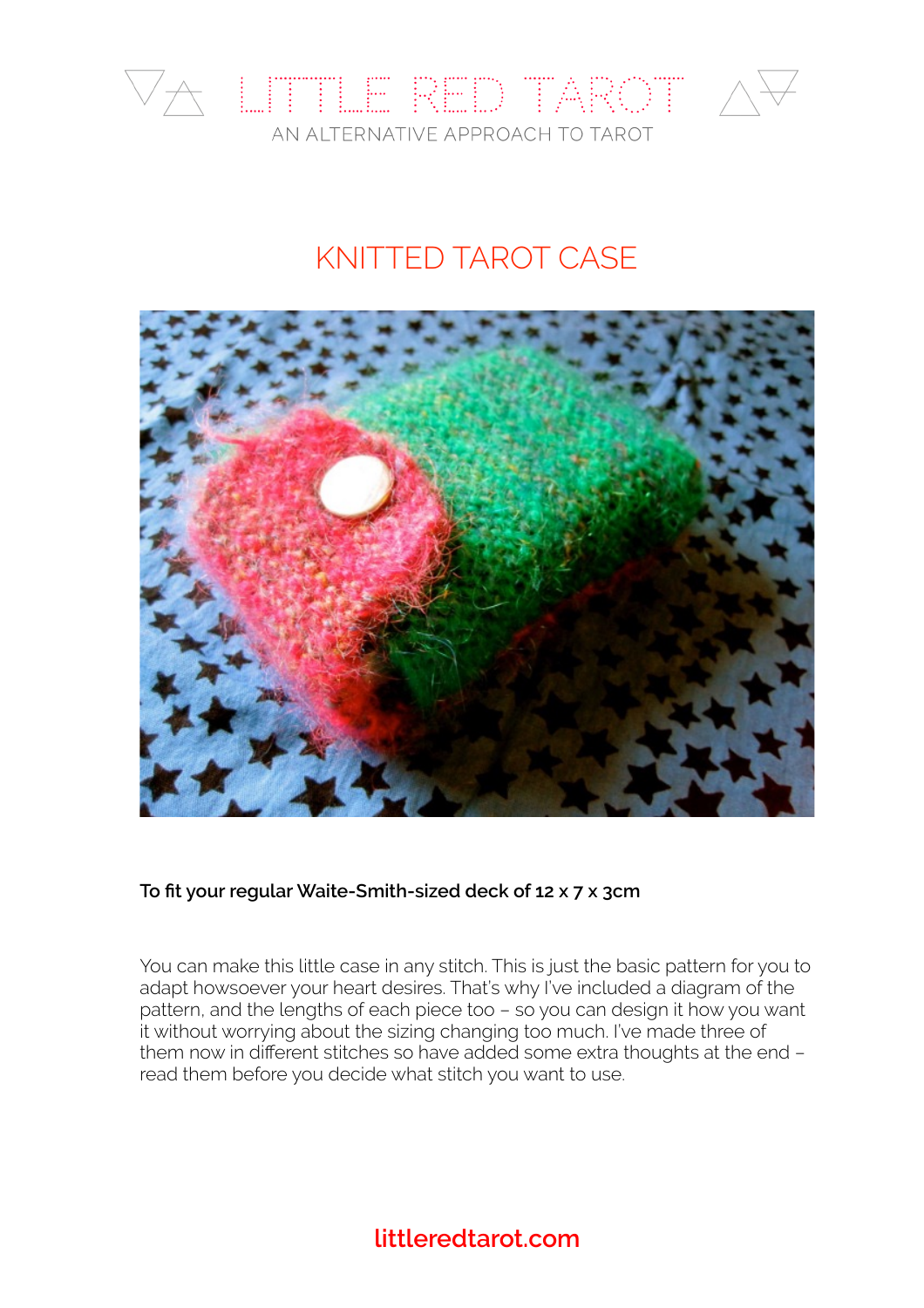- **Needles:**  $3\frac{1}{2}$  mm /  $9$  (UK) /  $4$  (US)
- **Yarn:** A nice chunky aran/worsted is best

# BASIC PATTERN

- 1. Cast on 32 stitches (7 cm)
- 2. Knit 12 cm in whatever stitch you fancy.
- 3. Cast off 6 st (3 cm), knit to end

end of row. Next row: again, cast off 6 st (3 cm), knit to end of row.

4. If you want to change yarn so the back is a contrasting colour, now is the time! It's

also good to change to something like

basket stitch here.

You have the centre 20 stitches

left on needle. Knit 20 cm.

5. Next row: K3, YON, K10, YON, K3

You have 18 stitches

left on needle.

Knit 16 rows (6 cm) or however long you want your flap to be.

- 6. Make hole:
	- a. Knit 7



## **[littleredtarot.com](http://littleredtarot.com)**